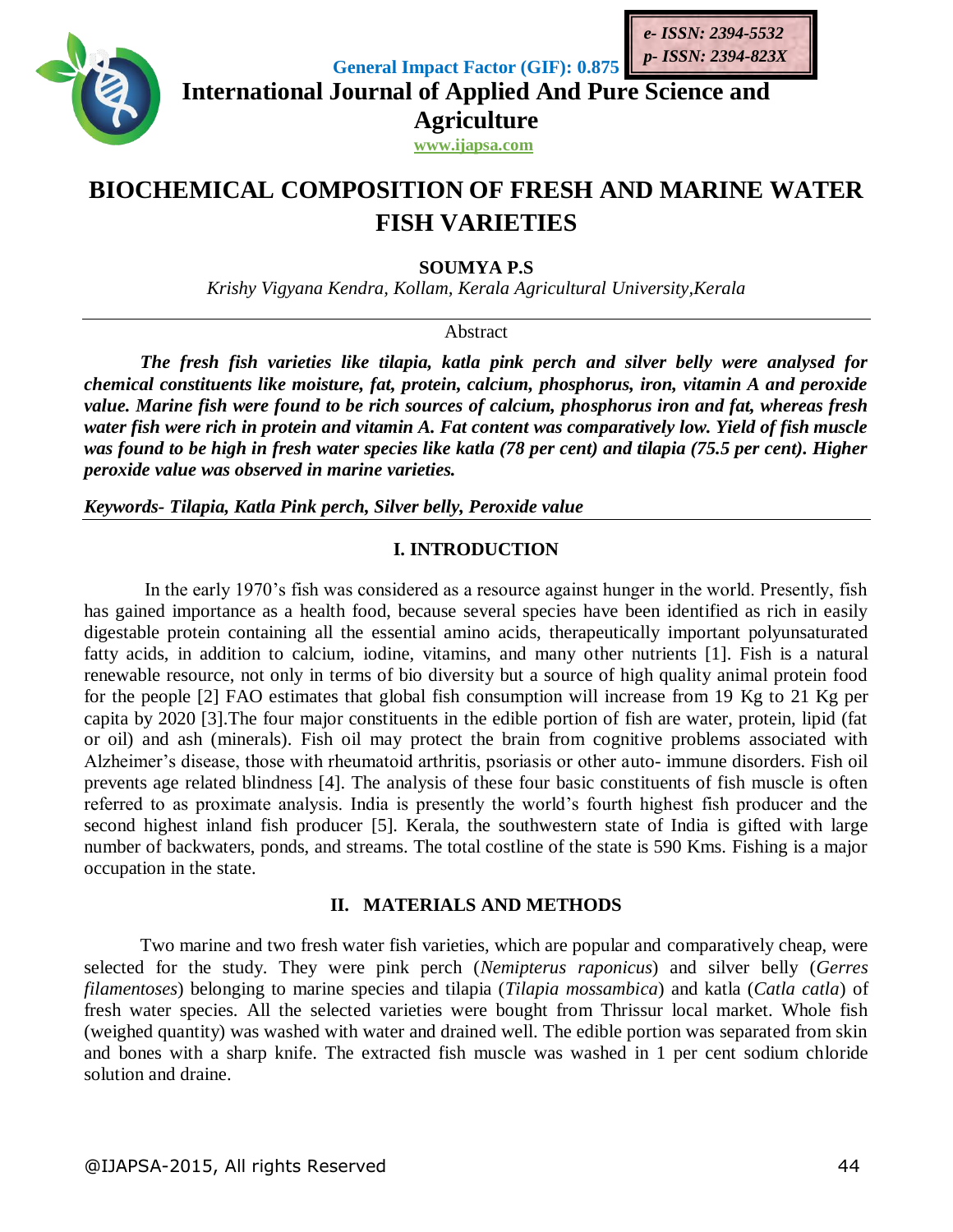## *International Journal of Applied and Pure Science and Agriculture (IJAPSA) Volume 01, Issue 4, [April - 2015] e-ISSN: 2394-5532, p-ISSN: 2394-823X*

#### **A. Chemical constituents of fresh fish muscle**

Chemical constituents of fresh fish muscle was analysed using standard procedures as shown in the table.

| Components           | Reference methods                   |  |  |  |  |
|----------------------|-------------------------------------|--|--|--|--|
| Moisture (percent)   | AOAC (1980) [6]                     |  |  |  |  |
| Fat $(g)$            | AOAC (1955) [7]                     |  |  |  |  |
| Protein $(g)$        | AOAC (1980).[6]                     |  |  |  |  |
| Calcium (mg)         | Page (1982).[8]                     |  |  |  |  |
| Phosphorus (mg)      | Jackson (1973). [9]                 |  |  |  |  |
| Iron $(mg)$          | (Raghuramulu et al., 2003). [10]    |  |  |  |  |
| Vitamin $A(\mu g)$   | Srivastava and Kumar(2006). [11]    |  |  |  |  |
| Peroxide value (meq) | Sadasivam and Manickam (1992). [12] |  |  |  |  |
|                      |                                     |  |  |  |  |

*Table.1. Standard procedures to analyse fresh fish muscle*

### **III. RESULTS AND DISCUSSION**

Among the four fish varieties maximum moisture content was observed in pink perch (81.39 g  $100g^{-1}$ ) and minimum in silver belly (75.50 g  $100g^{-1}$ ). A significant variation was observed in the moisture content of fish varieties. Fat content ranged from 1.78 to 3.74  $g$  100 $g^{-1}$ , the maximum being for pink perch and the minimum for silver belly. There was significant variation in the fat content of the four fish varieties. Tilapia  $(20.75 \text{ g } 100 \text{ g}^{-1})$  had the maximum protein content and it was minimum in pink perch (16.25 g  $100g^{-1}$ ). Significant variation in the protein content of tilapia and katla and in pink perch and silver belly was observed. Variation between the fresh water and marine water fish species was also significant. Calcium content varied from  $542.26$  mg  $100g^{-1}$  in katla to  $943.25$  mg  $100g^{-1}$  in pink perch .Statistically, a significant variation was observed in the calcium content of fresh water and marine water species and also, between the selected four varieties. A significant variation was observed in the phosphorus content of fresh water and marine water fish varieties. Phosphorus content was highest in silver belly (674.81 mg  $100g^{-1}$ ) and lowest in pink perch 248.89 mg  $100g^{-1}$ . Silver belly had the maximum iron content  $(2.30 \text{ mg } 100 \text{g}^{-1})$  and katla the minimum  $(1.27 \text{ mg } 100 \text{g}^{-1})$ . Significant variation was observed in the iron content in all the fish varieties. The variation observed between fresh water and marine water fish varieties was also significant.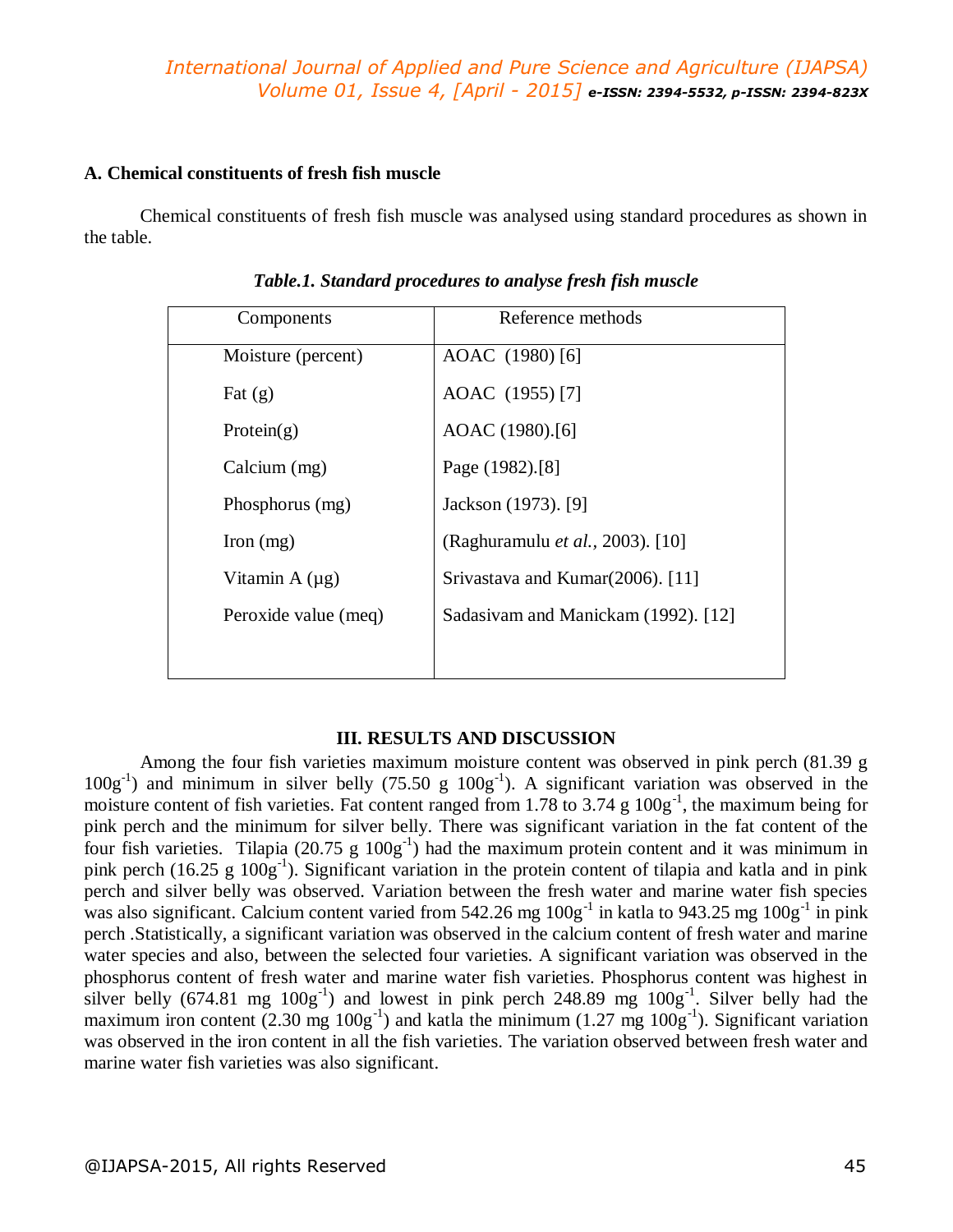## *International Journal of Applied and Pure Science and Agriculture (IJAPSA) Volume 01, Issue 4, [April - 2015] e-ISSN: 2394-5532, p-ISSN: 2394-823X*

### *Table.2. Chemical constituents of fresh fish muscle (per 100 g)*

Values having different super script differ significantly at 5% level

DMRT column wise comparison

| Fish<br>varieties      | <b>Moisture</b><br>$\frac{1}{2}$ | Fat<br>(g)     | <b>Protein</b><br>(g) | Calcium<br>(mg)         | <b>Phosphorus</b><br>(mg) | Iron<br>(mg)   | Vitamin A<br>(µg) | <b>Peroxide</b><br>value<br>(meq) |
|------------------------|----------------------------------|----------------|-----------------------|-------------------------|---------------------------|----------------|-------------------|-----------------------------------|
| <b>Tilapia</b>         | $78.83^{b}$                      | $2.63^b$       | $20.75^{\text{a}}$    | $575.93^{\circ}$        | $457.42^{b}$              | $1.84^\circ$   | $90.77^{b}$       | $0.16^{b}$                        |
| Katla                  | $77.50^{\circ}$                  | $2.5^{\circ}$  | $19.60^{b}$           | $542.26^{\rm d}$        | $249.38^{\circ}$          | $1.27^{\rm d}$ | $96.28^{a}$       | $0.15^{\circ}$                    |
| <b>Pink</b><br>perch   | $81.39^{a}$                      | $3.74^{\circ}$ | $16.25^{\rm d}$       | $943.25^{\overline{a}}$ | $248.89^{T}$              | $2.14^{b}$     | $86.06^{\circ}$   | $0.17^{\rm a}$                    |
| <b>Silver</b><br>belly | $75.50^{\rm d}$                  | $1.78^{d}$     | $18.66^{\circ}$       | $728.40^{b}$            | 674.81 <sup>a</sup>       | $2.30^{a}$     | $80.43^d$         | $0.13^d$                          |

#### **IV. SUMMARY AND CONCLUSION**

The weight of fish muscle was found to be more in fresh water fish *viz.,* katla (78 per cent) and tilapia (76 per cent). Moisture content of fish muscle varied from 75.50g100g<sup>-1</sup> (silver belly) to  $81.39g100g<sup>-1</sup>$  (pink perch). Pink perch had the highest fat content of 3.74g100g<sup>-1</sup> followed by tilapia  $(2.63g100g^{-1})$  and katla  $(2.5g100g^{-1})$ . Tilapia had the highest protein content  $(20.75g100g^{-1})$  and pink perch  $(16.25g100g^{-1})$  the lowest. Calcium content varied from  $542.26mg100g^{-1}$  in katla to 943.25mg100g<sup>-1</sup> in pink perch. The highest iron content was in silver belly  $(2.30mg100g^{-1})$  and lowest in katla (1.27mg100g<sup>-1</sup>). Phosphorus content was also highest in silver belly (674.81mg100g<sup>-1</sup>) whereas the lowest value was observed in pink perch  $(248.89 \text{mg}100 \text{g}^1)$ . The vitamin A content in fish varied from  $80.43\mu$ g  $100g^{-1}$  (silver belly) to  $96.28\mu g$   $100g^{-1}$  (katla). In the case of peroxide value, pink perch  $(0.17 \text{meq} 100 \text{g}^{-1})$  recorded the maximum followed by tilapia and katla where the peroxide values were 0.16meq $100g^{-1}$  and 0.15meq  $100g^{-1}$  respectively. Peroxide value was minimum in silver belly  $(0.13 \text{meq} 100 \text{g}^{-1})$ . Peroxide value was significantly high in pink perch which also had the highest fat content.

It can be concluded that, the fresh fish varieties were analysed for chemical constituents like moisture, fat, protein, calcium, phosphorus, iron, vitamin A and peroxide value. Marine fish were found to be rich sources of calcium, phosphorus iron and fat, whereas fresh water fish were rich in protein and vitamin A. Fat content was comparatively low. Yield of fish muscle was found to be high in fresh water species like katla (78 per cent) and tilapia (75.5 per cent). Higher peroxide value was observed in marine varieties.